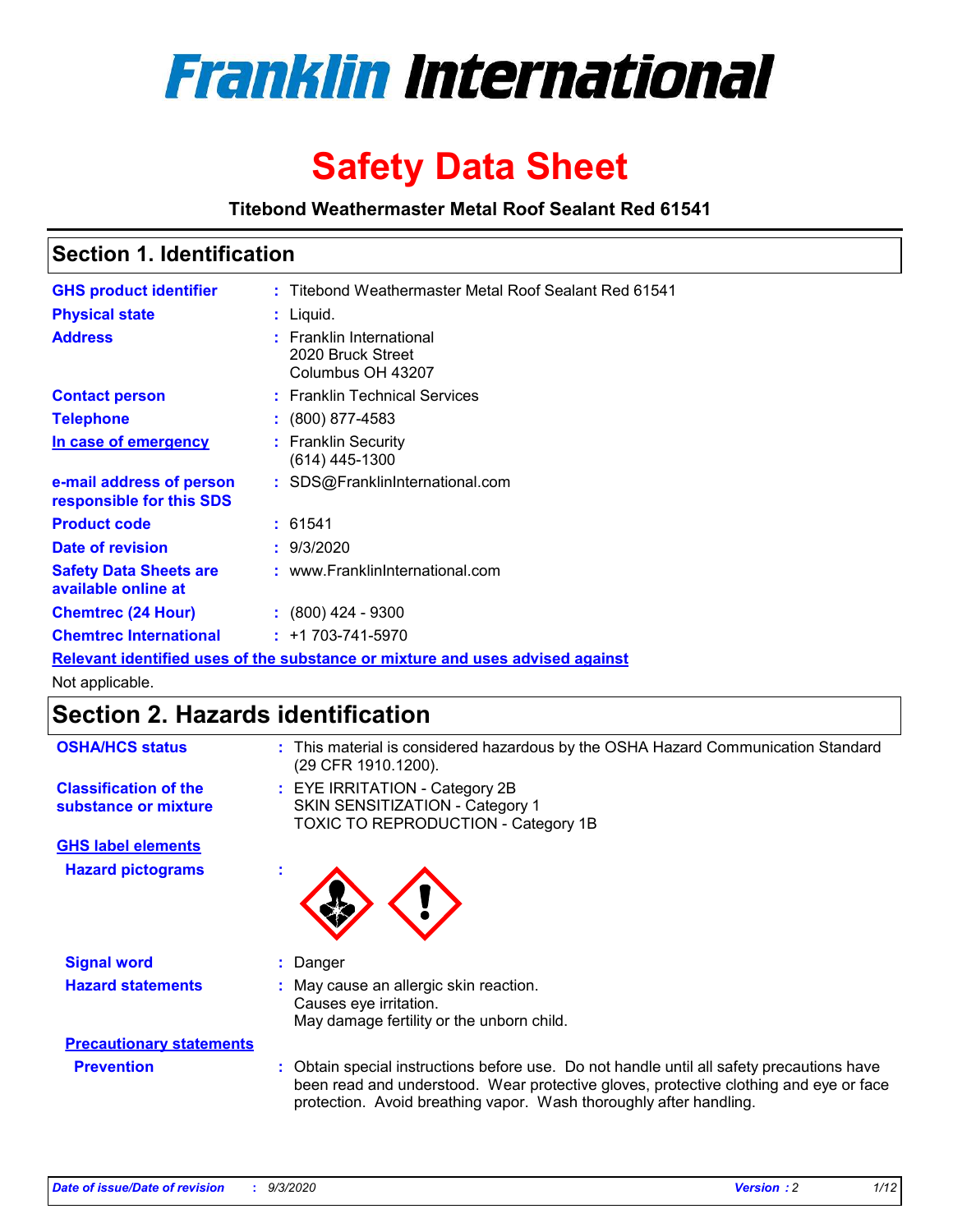### **Section 2. Hazards identification**

| <b>Response</b>                            | : IF exposed or concerned: Get medical advice or attention. Wash contaminated clothing<br>before reuse. IF ON SKIN: Wash with plenty of water. IF IN EYES: Rinse cautiously<br>with water for several minutes. Remove contact lenses, if present and easy to do.<br>Continue rinsing. If eye irritation persists: Get medical advice or attention. |
|--------------------------------------------|----------------------------------------------------------------------------------------------------------------------------------------------------------------------------------------------------------------------------------------------------------------------------------------------------------------------------------------------------|
| <b>Storage</b>                             | : Store locked up.                                                                                                                                                                                                                                                                                                                                 |
| <b>Disposal</b>                            | : Dispose of contents and container in accordance with all local, regional, national and<br>international regulations.                                                                                                                                                                                                                             |
| <b>Hazards not otherwise</b><br>classified | : Product generates methanol during cure.                                                                                                                                                                                                                                                                                                          |

## **Section 3. Composition/information on ingredients**

| <b>Substance/mixture</b> | Mixture |
|--------------------------|---------|
|                          |         |

| <b>Ingredient name</b>       | $\frac{9}{6}$ | <b>CAS number</b> |
|------------------------------|---------------|-------------------|
| 3-aminopropyltriethoxysilane | ՝≤3           | 919-30-2          |
| Dibutyltin dilaurate         | ∣≤0.3         | 77-58-7           |

Any concentration shown as a range is to protect confidentiality or is due to batch variation.

**There are no additional ingredients present which, within the current knowledge of the supplier and in the concentrations applicable, are classified as hazardous to health or the environment and hence require reporting in this section.**

**Occupational exposure limits, if available, are listed in Section 8.**

### **Section 4. First aid measures**

| <b>Description of necessary first aid measures</b> |                                                                                                                                                                                                                                                                                                                                                                                                                                                                                                                                                                                                                                                                                                                                                                           |
|----------------------------------------------------|---------------------------------------------------------------------------------------------------------------------------------------------------------------------------------------------------------------------------------------------------------------------------------------------------------------------------------------------------------------------------------------------------------------------------------------------------------------------------------------------------------------------------------------------------------------------------------------------------------------------------------------------------------------------------------------------------------------------------------------------------------------------------|
| <b>Eye contact</b>                                 | : Immediately flush eyes with plenty of water, occasionally lifting the upper and lower<br>eyelids. Check for and remove any contact lenses. Continue to rinse for at least 10<br>minutes. If irritation persists, get medical attention.                                                                                                                                                                                                                                                                                                                                                                                                                                                                                                                                 |
| <b>Inhalation</b>                                  | : Remove victim to fresh air and keep at rest in a position comfortable for breathing. If<br>not breathing, if breathing is irregular or if respiratory arrest occurs, provide artificial<br>respiration or oxygen by trained personnel. It may be dangerous to the person providing<br>aid to give mouth-to-mouth resuscitation. Get medical attention. If unconscious, place<br>in recovery position and get medical attention immediately. Maintain an open airway.<br>Loosen tight clothing such as a collar, tie, belt or waistband. In case of inhalation of<br>decomposition products in a fire, symptoms may be delayed. The exposed person may<br>need to be kept under medical surveillance for 48 hours.                                                       |
| <b>Skin contact</b>                                | : Wash with plenty of soap and water. Remove contaminated clothing and shoes. Wash<br>contaminated clothing thoroughly with water before removing it, or wear gloves.<br>Continue to rinse for at least 10 minutes. Get medical attention. In the event of any<br>complaints or symptoms, avoid further exposure. Wash clothing before reuse. Clean<br>shoes thoroughly before reuse.                                                                                                                                                                                                                                                                                                                                                                                     |
| <b>Ingestion</b>                                   | : Wash out mouth with water. Remove dentures if any. Remove victim to fresh air and<br>keep at rest in a position comfortable for breathing. If material has been swallowed and<br>the exposed person is conscious, give small quantities of water to drink. Stop if the<br>exposed person feels sick as vomiting may be dangerous. Do not induce vomiting<br>unless directed to do so by medical personnel. If vomiting occurs, the head should be<br>kept low so that vomit does not enter the lungs. Get medical attention. Never give<br>anything by mouth to an unconscious person. If unconscious, place in recovery position<br>and get medical attention immediately. Maintain an open airway. Loosen tight clothing<br>such as a collar, tie, belt or waistband. |
| Most important symptoms/effects, acute and delayed |                                                                                                                                                                                                                                                                                                                                                                                                                                                                                                                                                                                                                                                                                                                                                                           |
| <b>Potential acute health effects</b>              |                                                                                                                                                                                                                                                                                                                                                                                                                                                                                                                                                                                                                                                                                                                                                                           |
| Eye contact                                        | : May cause eye irritation.                                                                                                                                                                                                                                                                                                                                                                                                                                                                                                                                                                                                                                                                                                                                               |
| <b>Inhalation</b>                                  | : No known significant effects or critical hazards.                                                                                                                                                                                                                                                                                                                                                                                                                                                                                                                                                                                                                                                                                                                       |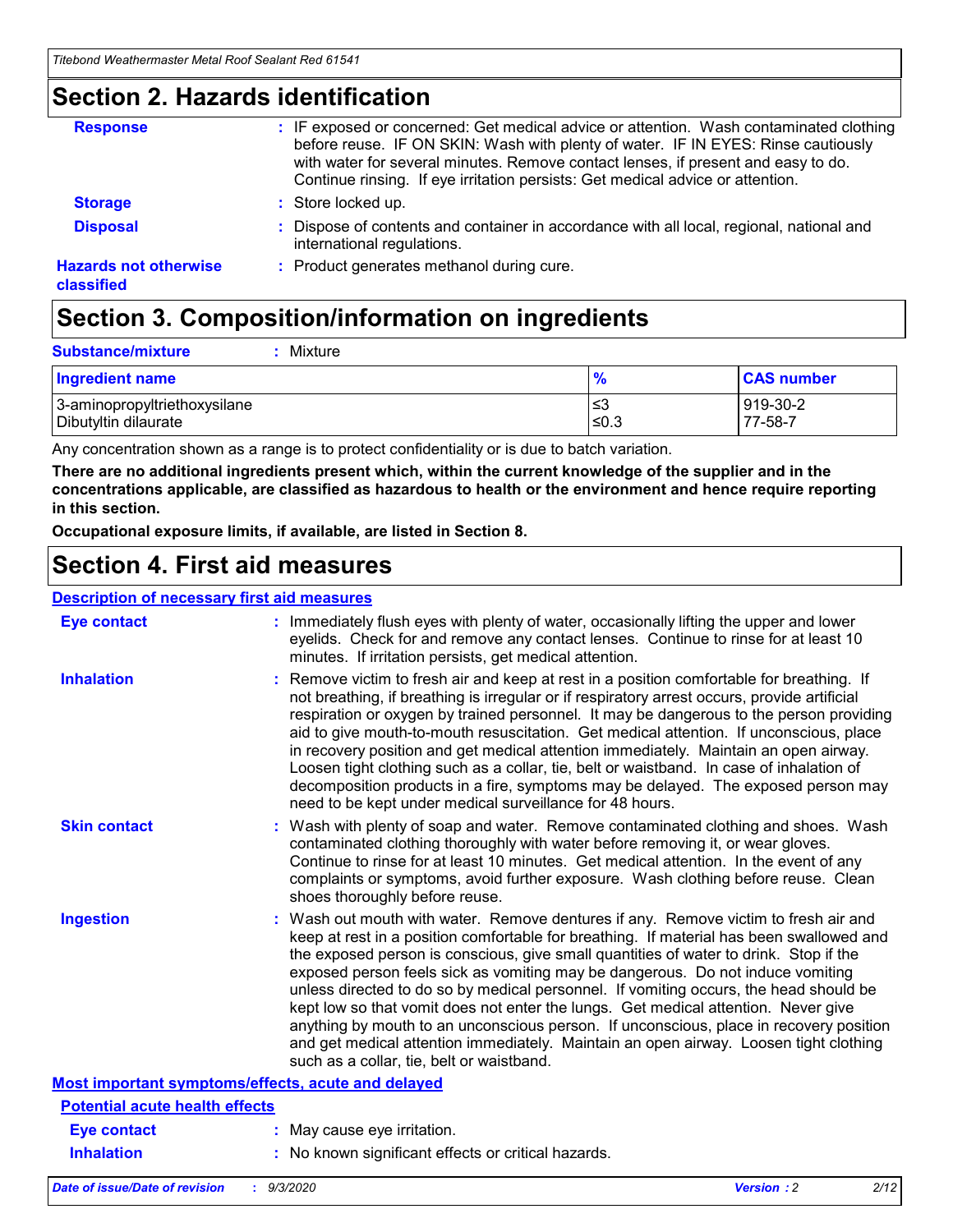| <b>Section 4. First aid measures</b> |                                                                                                                                                                                                                                                                                                                                                                                                                 |
|--------------------------------------|-----------------------------------------------------------------------------------------------------------------------------------------------------------------------------------------------------------------------------------------------------------------------------------------------------------------------------------------------------------------------------------------------------------------|
| <b>Skin contact</b>                  | : May cause skin irritation.                                                                                                                                                                                                                                                                                                                                                                                    |
| <b>Ingestion</b>                     | : No known significant effects or critical hazards.                                                                                                                                                                                                                                                                                                                                                             |
| <b>Over-exposure signs/symptoms</b>  |                                                                                                                                                                                                                                                                                                                                                                                                                 |
| <b>Eye contact</b>                   | : Adverse symptoms may include the following:<br>irritation<br>watering<br>redness                                                                                                                                                                                                                                                                                                                              |
| <b>Inhalation</b>                    | : Adverse symptoms may include the following:<br>reduced fetal weight<br>increase in fetal deaths<br>skeletal malformations                                                                                                                                                                                                                                                                                     |
| <b>Skin contact</b>                  | : Adverse symptoms may include the following:<br>irritation<br>redness<br>reduced fetal weight<br>increase in fetal deaths<br>skeletal malformations                                                                                                                                                                                                                                                            |
| <b>Ingestion</b>                     | : Adverse symptoms may include the following:<br>reduced fetal weight<br>increase in fetal deaths<br>skeletal malformations                                                                                                                                                                                                                                                                                     |
|                                      | Indication of immediate medical attention and special treatment needed, if necessary                                                                                                                                                                                                                                                                                                                            |
| <b>Notes to physician</b>            | : In case of inhalation of decomposition products in a fire, symptoms may be delayed.<br>The exposed person may need to be kept under medical surveillance for 48 hours.                                                                                                                                                                                                                                        |
| <b>Specific treatments</b>           | : No specific treatment.                                                                                                                                                                                                                                                                                                                                                                                        |
| <b>Protection of first-aiders</b>    | : No action shall be taken involving any personal risk or without suitable training. If it is<br>suspected that fumes are still present, the rescuer should wear an appropriate mask or<br>self-contained breathing apparatus. It may be dangerous to the person providing aid to<br>give mouth-to-mouth resuscitation. Wash contaminated clothing thoroughly with water<br>before removing it, or wear gloves. |

**See toxicological information (Section 11)**

### **Section 5. Fire-fighting measures**

| <b>Extinguishing media</b>                               |                                                                                                                                                                                                     |
|----------------------------------------------------------|-----------------------------------------------------------------------------------------------------------------------------------------------------------------------------------------------------|
| <b>Suitable extinguishing</b><br>media                   | : Use an extinguishing agent suitable for the surrounding fire.                                                                                                                                     |
| <b>Unsuitable extinguishing</b><br>media                 | $:$ None known.                                                                                                                                                                                     |
| <b>Specific hazards arising</b><br>from the chemical     | : In a fire or if heated, a pressure increase will occur and the container may burst.                                                                                                               |
| <b>Hazardous thermal</b><br>decomposition products       | Decomposition products may include the following materials:<br>carbon dioxide<br>carbon monoxide<br>nitrogen oxides<br>metal oxide/oxides                                                           |
| <b>Special protective actions</b><br>for fire-fighters   | : Promptly isolate the scene by removing all persons from the vicinity of the incident if<br>there is a fire. No action shall be taken involving any personal risk or without suitable<br>training. |
| <b>Special protective</b><br>equipment for fire-fighters | Fire-fighters should wear appropriate protective equipment and self-contained breathing<br>apparatus (SCBA) with a full face-piece operated in positive pressure mode.                              |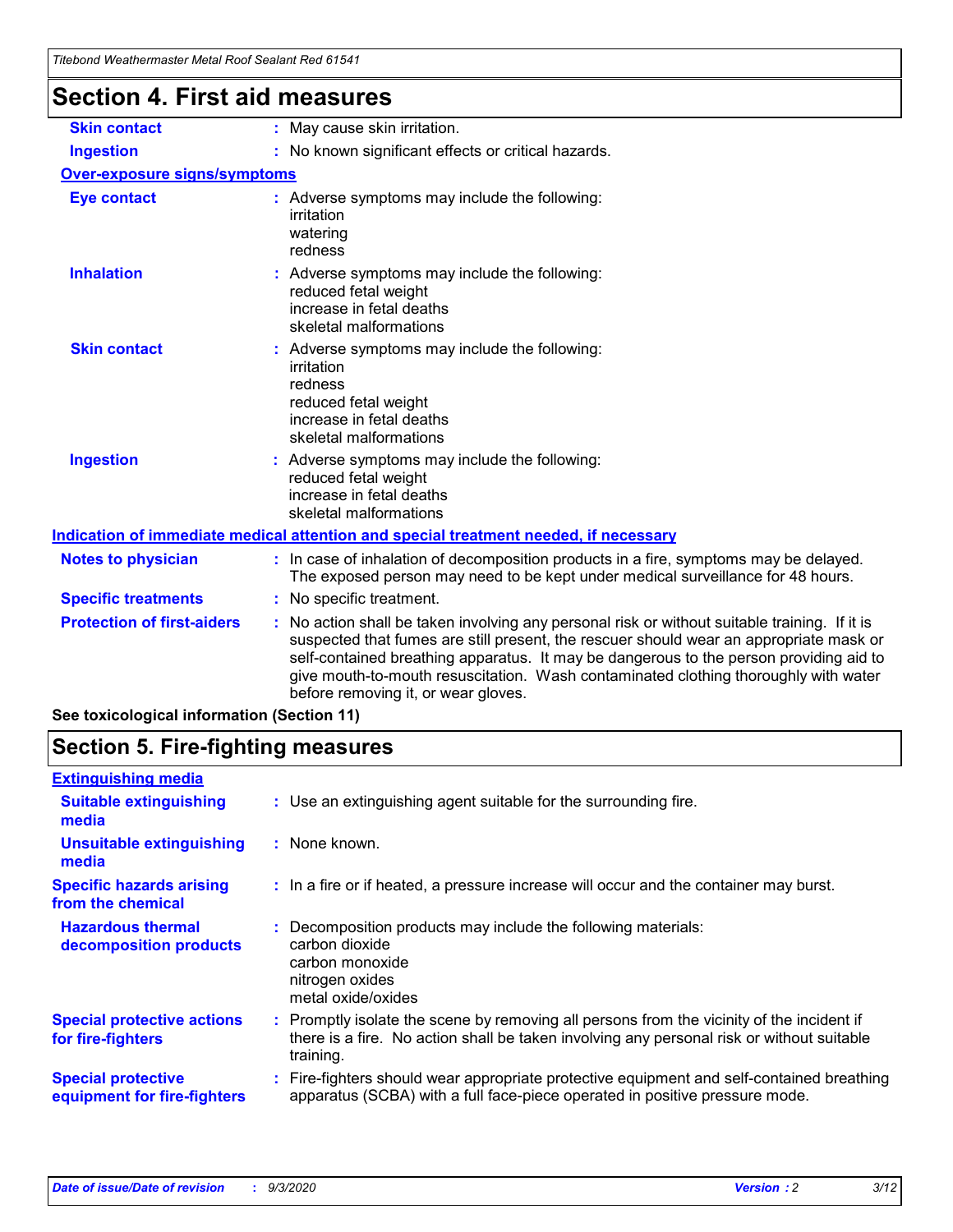### **Section 6. Accidental release measures**

|                                                              | Personal precautions, protective equipment and emergency procedures                                                                                                                                                                                                                                                                                                                                                                                                                                                                                                                                                                                                                                          |
|--------------------------------------------------------------|--------------------------------------------------------------------------------------------------------------------------------------------------------------------------------------------------------------------------------------------------------------------------------------------------------------------------------------------------------------------------------------------------------------------------------------------------------------------------------------------------------------------------------------------------------------------------------------------------------------------------------------------------------------------------------------------------------------|
| For non-emergency<br>personnel                               | : No action shall be taken involving any personal risk or without suitable training.<br>Evacuate surrounding areas. Keep unnecessary and unprotected personnel from<br>entering. Do not touch or walk through spilled material. Avoid breathing vapor or mist.<br>Provide adequate ventilation. Wear appropriate respirator when ventilation is<br>inadequate. Put on appropriate personal protective equipment.                                                                                                                                                                                                                                                                                             |
| For emergency responders                                     | : If specialized clothing is required to deal with the spillage, take note of any information in<br>Section 8 on suitable and unsuitable materials. See also the information in "For non-<br>emergency personnel".                                                                                                                                                                                                                                                                                                                                                                                                                                                                                           |
| <b>Environmental precautions</b>                             | : Avoid dispersal of spilled material and runoff and contact with soil, waterways, drains<br>and sewers. Inform the relevant authorities if the product has caused environmental<br>pollution (sewers, waterways, soil or air).                                                                                                                                                                                                                                                                                                                                                                                                                                                                              |
| <b>Methods and materials for containment and cleaning up</b> |                                                                                                                                                                                                                                                                                                                                                                                                                                                                                                                                                                                                                                                                                                              |
| <b>Small spill</b>                                           | : Stop leak if without risk. Move containers from spill area. Dilute with water and mop up<br>if water-soluble. Alternatively, or if water-insoluble, absorb with an inert dry material and<br>place in an appropriate waste disposal container. Dispose of via a licensed waste<br>disposal contractor.                                                                                                                                                                                                                                                                                                                                                                                                     |
| <b>Large spill</b>                                           | : Stop leak if without risk. Move containers from spill area. Approach release from<br>upwind. Prevent entry into sewers, water courses, basements or confined areas. Wash<br>spillages into an effluent treatment plant or proceed as follows. Contain and collect<br>spillage with non-combustible, absorbent material e.g. sand, earth, vermiculite or<br>diatomaceous earth and place in container for disposal according to local regulations<br>(see Section 13). Dispose of via a licensed waste disposal contractor. Contaminated<br>absorbent material may pose the same hazard as the spilled product. Note: see<br>Section 1 for emergency contact information and Section 13 for waste disposal. |

### **Section 7. Handling and storage**

#### **Precautions for safe handling**

| <b>Protective measures</b>                                                       | : Put on appropriate personal protective equipment (see Section 8). Persons with a<br>history of skin sensitization problems should not be employed in any process in which<br>this product is used. Avoid exposure - obtain special instructions before use. Avoid<br>exposure during pregnancy. Do not handle until all safety precautions have been read<br>and understood. Do not get in eyes or on skin or clothing. Do not ingest. Avoid<br>breathing vapor or mist. If during normal use the material presents a respiratory hazard,<br>use only with adequate ventilation or wear appropriate respirator. Keep in the original<br>container or an approved alternative made from a compatible material, kept tightly<br>closed when not in use. Empty containers retain product residue and can be hazardous.<br>Do not reuse container. |
|----------------------------------------------------------------------------------|--------------------------------------------------------------------------------------------------------------------------------------------------------------------------------------------------------------------------------------------------------------------------------------------------------------------------------------------------------------------------------------------------------------------------------------------------------------------------------------------------------------------------------------------------------------------------------------------------------------------------------------------------------------------------------------------------------------------------------------------------------------------------------------------------------------------------------------------------|
| <b>Advice on general</b><br>occupational hygiene                                 | : Eating, drinking and smoking should be prohibited in areas where this material is<br>handled, stored and processed. Workers should wash hands and face before eating,<br>drinking and smoking. Remove contaminated clothing and protective equipment before<br>entering eating areas. See also Section 8 for additional information on hygiene<br>measures.                                                                                                                                                                                                                                                                                                                                                                                                                                                                                    |
| <b>Conditions for safe storage,</b><br>including any<br><i>incompatibilities</i> | Store between the following temperatures: 0 to $120^{\circ}$ C (32 to $248^{\circ}$ F). Store in<br>accordance with local regulations. Store in original container protected from direct<br>sunlight in a dry, cool and well-ventilated area, away from incompatible materials (see<br>Section 10) and food and drink. Store locked up. Keep container tightly closed and<br>sealed until ready for use. Containers that have been opened must be carefully<br>resealed and kept upright to prevent leakage. Do not store in unlabeled containers.<br>Use appropriate containment to avoid environmental contamination. See Section 10 for<br>incompatible materials before handling or use.                                                                                                                                                     |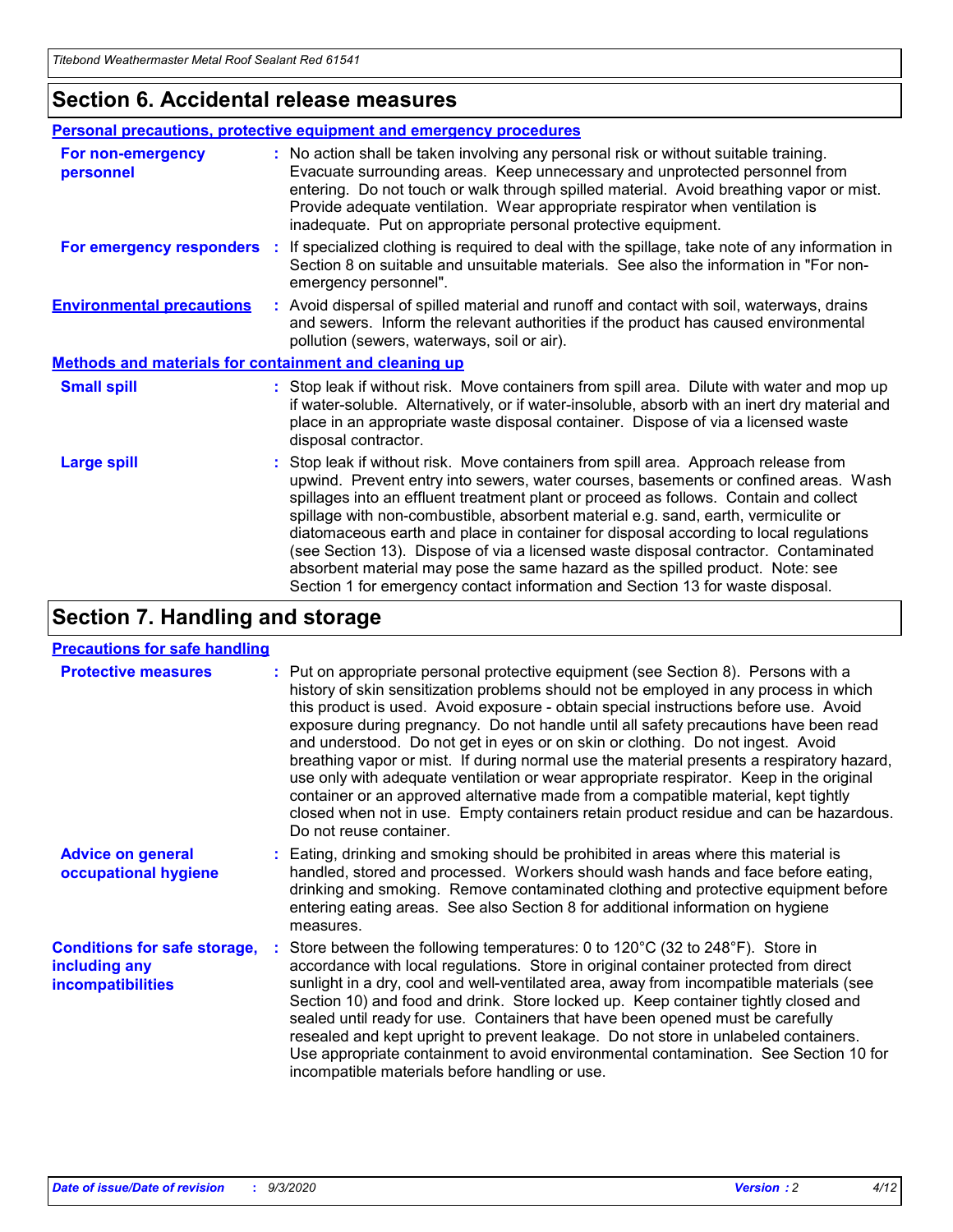## **Section 8. Exposure controls/personal protection**

#### **Control parameters**

#### **Occupational exposure limits**

| <b>Ingredient name</b>                               |    |                        | <b>Exposure limits</b>                                                                                                                                                                                                                                                                                                                                                                                                                                                                                                                                                                                                 |
|------------------------------------------------------|----|------------------------|------------------------------------------------------------------------------------------------------------------------------------------------------------------------------------------------------------------------------------------------------------------------------------------------------------------------------------------------------------------------------------------------------------------------------------------------------------------------------------------------------------------------------------------------------------------------------------------------------------------------|
| 3-aminopropyltriethoxysilane<br>Dibutyltin dilaurate |    |                        | None.<br>ACGIH TLV (United States, 3/2020). Absorbed through skin.<br>Notes: as Sn<br>TWA: $0.1 \text{ mg/m}^3$ , (as Sn) 8 hours.<br>STEL: 0.2 mg/m <sup>3</sup> , (as Sn) 15 minutes.<br>NIOSH REL (United States, 10/2016). Absorbed through skin.<br>Notes: as Sn<br>TWA: 0.1 mg/m <sup>3</sup> , (as Sn) 10 hours.<br>OSHA PEL (United States, 5/2018). Notes: as Sn<br>TWA: $0.1 \text{ mg/m}^3$ , (as Sn) 8 hours.<br>OSHA PEL 1989 (United States, 3/1989). Absorbed through skin.<br>Notes: measured as Sn<br>TWA: 0.1 mg/m <sup>3</sup> , (measured as Sn) 8 hours. Form: Organic                            |
| <b>Appropriate engineering</b><br>controls           |    |                        | : If user operations generate dust, fumes, gas, vapor or mist, use process enclosures,<br>local exhaust ventilation or other engineering controls to keep worker exposure to<br>airborne contaminants below any recommended or statutory limits.                                                                                                                                                                                                                                                                                                                                                                       |
| <b>Environmental exposure</b><br>controls            |    |                        | Emissions from ventilation or work process equipment should be checked to ensure<br>they comply with the requirements of environmental protection legislation. In some<br>cases, fume scrubbers, filters or engineering modifications to the process equipment<br>will be necessary to reduce emissions to acceptable levels.                                                                                                                                                                                                                                                                                          |
| <b>Individual protection measures</b>                |    |                        |                                                                                                                                                                                                                                                                                                                                                                                                                                                                                                                                                                                                                        |
| <b>Hygiene measures</b>                              |    |                        | : Wash hands, forearms and face thoroughly after handling chemical products, before<br>eating, smoking and using the lavatory and at the end of the working period.<br>Appropriate techniques should be used to remove potentially contaminated clothing.<br>Contaminated work clothing should not be allowed out of the workplace. Wash<br>contaminated clothing before reusing. Ensure that eyewash stations and safety<br>showers are close to the workstation location.                                                                                                                                            |
| <b>Eye/face protection</b>                           |    |                        | : Safety eyewear complying with an approved standard should be used when a risk<br>assessment indicates this is necessary to avoid exposure to liquid splashes, mists,<br>gases or dusts. If contact is possible, the following protection should be worn, unless<br>the assessment indicates a higher degree of protection: chemical splash goggles.                                                                                                                                                                                                                                                                  |
| <b>Skin protection</b>                               |    |                        |                                                                                                                                                                                                                                                                                                                                                                                                                                                                                                                                                                                                                        |
| <b>Hand protection</b>                               |    |                        | : Chemical-resistant, impervious gloves complying with an approved standard should be<br>worn at all times when handling chemical products if a risk assessment indicates this is<br>necessary. Considering the parameters specified by the glove manufacturer, check<br>during use that the gloves are still retaining their protective properties. It should be<br>noted that the time to breakthrough for any glove material may be different for different<br>glove manufacturers. In the case of mixtures, consisting of several substances, the<br>protection time of the gloves cannot be accurately estimated. |
| <b>Body protection</b>                               |    | handling this product. | Personal protective equipment for the body should be selected based on the task being<br>performed and the risks involved and should be approved by a specialist before                                                                                                                                                                                                                                                                                                                                                                                                                                                |
| <b>Other skin protection</b>                         |    |                        | : Appropriate footwear and any additional skin protection measures should be selected<br>based on the task being performed and the risks involved and should be approved by a<br>specialist before handling this product.                                                                                                                                                                                                                                                                                                                                                                                              |
| <b>Respiratory protection</b>                        | ÷. | aspects of use.        | Based on the hazard and potential for exposure, select a respirator that meets the<br>appropriate standard or certification. Respirators must be used according to a<br>respiratory protection program to ensure proper fitting, training, and other important                                                                                                                                                                                                                                                                                                                                                         |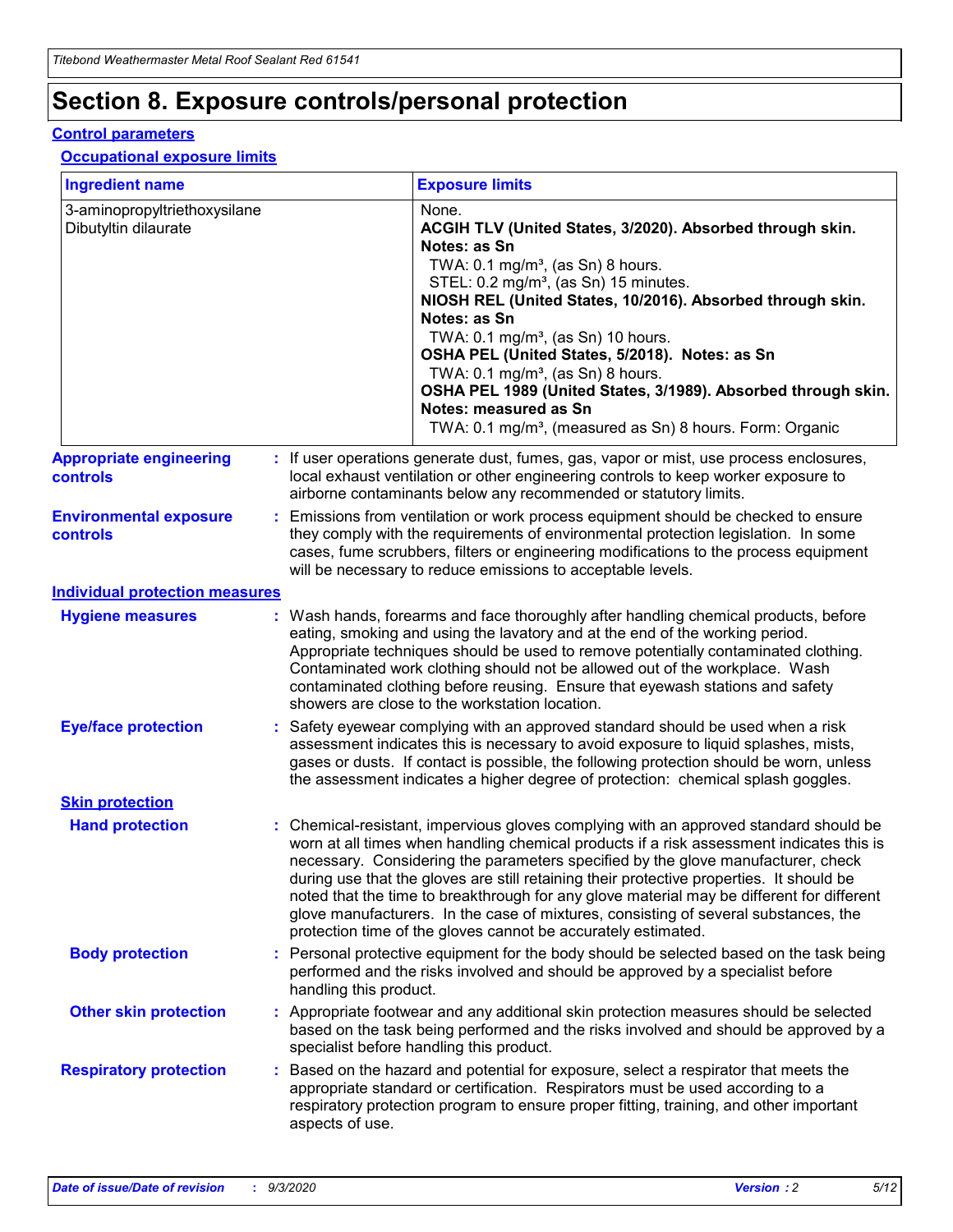### **Section 9. Physical and chemical properties**

#### **Appearance**

| <b>Physical state</b>                             |    | : Liquid. [Paste.]                                              |
|---------------------------------------------------|----|-----------------------------------------------------------------|
| <b>Color</b>                                      |    | Red.                                                            |
| Odor                                              |    | Characteristic.                                                 |
| <b>Odor threshold</b>                             | ÷. | Not available.                                                  |
| рH                                                |    | Not applicable.                                                 |
| <b>Melting point</b>                              |    | : Not available.                                                |
| <b>Boiling point</b>                              |    | >200°C (>392°F)                                                 |
| <b>Flash point</b>                                |    | Closed cup: >200°C (>392°F) [Setaflash.]                        |
| <b>Evaporation rate</b>                           |    | $:$ >1 (butyl acetate = 1)                                      |
| <b>Flammability (solid, gas)</b>                  |    | : Not available.                                                |
| Lower and upper explosive<br>(flammable) limits   |    | : Not available.                                                |
| <b>VOC (less water, less</b><br>exempt solvents)  |    | : 0 g/l                                                         |
| <b>Volatility</b>                                 |    | $: 0\%$ (w/w)                                                   |
| <b>Vapor density</b>                              |    | Not available.                                                  |
| <b>Relative density</b>                           |    | $\mathbf{1}$ $\mathbf{\sqrt{4}}$ 32                             |
| <b>Solubility</b>                                 |    | Insoluble in the following materials: cold water and hot water. |
| <b>Solubility in water</b>                        |    | Not available.                                                  |
| <b>Partition coefficient: n-</b><br>octanol/water |    | $:$ Not available.                                              |
| <b>Auto-ignition temperature</b>                  |    | : Not available.                                                |
| <b>Decomposition temperature</b>                  |    | : Not available.                                                |
| <b>Viscosity</b>                                  |    | : Not available.                                                |

### **Section 10. Stability and reactivity**

| <b>Reactivity</b>                            |    | : No specific test data related to reactivity available for this product or its ingredients.            |
|----------------------------------------------|----|---------------------------------------------------------------------------------------------------------|
| <b>Chemical stability</b>                    |    | : The product is stable.                                                                                |
| <b>Possibility of hazardous</b><br>reactions |    | : Under normal conditions of storage and use, hazardous reactions will not occur.                       |
| <b>Conditions to avoid</b>                   |    | : No specific data.                                                                                     |
| <b>Incompatible materials</b>                |    | : No specific data.                                                                                     |
| <b>Hazardous decomposition</b><br>products   | t. | Under normal conditions of storage and use, hazardous decomposition products should<br>not be produced. |

## **Section 11. Toxicological information**

### **Information on toxicological effects**

#### **Acute toxicity**

| <b>Product/ingredient name</b> | <b>Result</b>           | <b>Species</b> | <b>Dose</b>                | <b>Exposure</b> |
|--------------------------------|-------------------------|----------------|----------------------------|-----------------|
| 3-aminopropyltriethoxysilane   | <b>ILD50 Dermal</b>     | Rabbit         | 4.29 g/kg                  |                 |
| Dibutyltin dilaurate           | ILD50 Oral<br>LD50 Oral | Rat<br>Rat     | $1.57$ g/kg<br>175 $mg/kg$ |                 |
|                                |                         |                |                            |                 |

**Irritation/Corrosion**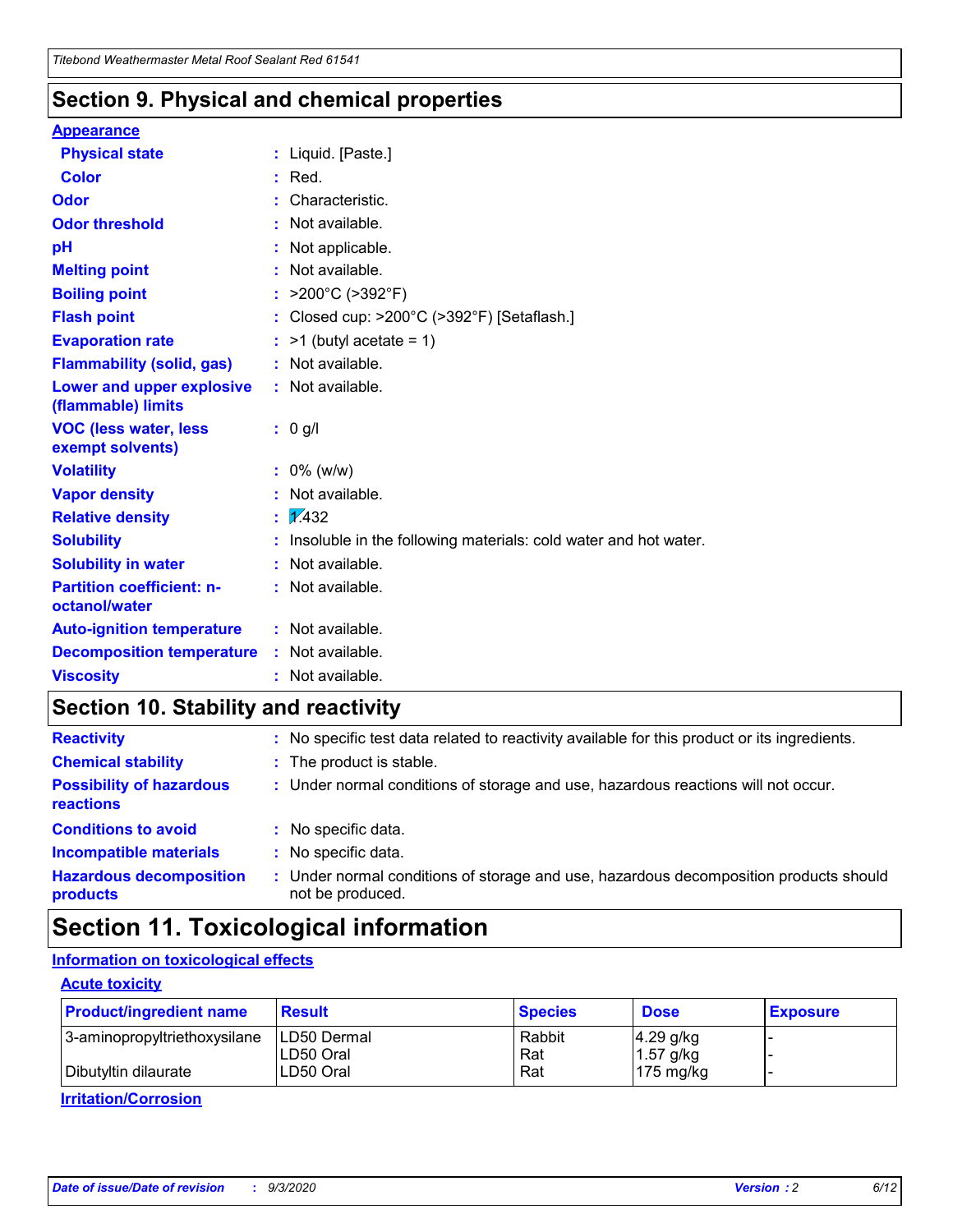## **Section 11. Toxicological information**

| <b>Product/ingredient name</b> | <b>Result</b>            | <b>Species</b> | <b>Score</b> | <b>Exposure</b>    | <b>Observation</b> |
|--------------------------------|--------------------------|----------------|--------------|--------------------|--------------------|
| 3-aminopropyltriethoxysilane   | Eyes - Mild irritant     | Rabbit         |              | $100$ mg           |                    |
|                                | Eyes - Severe irritant   | Rabbit         |              | 24 hours 750       |                    |
|                                |                          |                |              | ug                 |                    |
|                                | Skin - Severe irritant   | Rabbit         |              | 24 hours 5         | -                  |
| Dibutyltin dilaurate           | Eyes - Moderate irritant | Rabbit         |              | mg<br>24 hours 100 |                    |
|                                |                          |                |              | mg                 |                    |
|                                | Skin - Severe irritant   | Rabbit         |              | 500 mg             | -                  |

#### **Sensitization**

Not available.

#### **Mutagenicity**

Not available.

#### **Carcinogenicity**

Not available.

#### **Reproductive toxicity**

Not available.

#### **Teratogenicity**

Not available.

#### **Specific target organ toxicity (single exposure)**

Not available.

#### **Specific target organ toxicity (repeated exposure)**

| <b>Name</b>                                                                  |                                                                            | <b>Category</b>                                     | <b>Route of</b><br>exposure | <b>Target organs</b> |  |  |
|------------------------------------------------------------------------------|----------------------------------------------------------------------------|-----------------------------------------------------|-----------------------------|----------------------|--|--|
| Dibutyltin dilaurate                                                         |                                                                            | Category 1                                          | -                           | respiratory system   |  |  |
| <b>Aspiration hazard</b><br>Not available.                                   |                                                                            |                                                     |                             |                      |  |  |
| <b>Information on the likely</b><br>routes of exposure                       | : Not available.                                                           |                                                     |                             |                      |  |  |
| <b>Potential acute health effects</b>                                        |                                                                            |                                                     |                             |                      |  |  |
| <b>Eye contact</b>                                                           | : May cause eye irritation.                                                |                                                     |                             |                      |  |  |
| <b>Inhalation</b>                                                            |                                                                            | : No known significant effects or critical hazards. |                             |                      |  |  |
| <b>Skin contact</b>                                                          |                                                                            | : May cause skin irritation.                        |                             |                      |  |  |
| <b>Ingestion</b>                                                             |                                                                            | : No known significant effects or critical hazards. |                             |                      |  |  |
| Symptoms related to the physical, chemical and toxicological characteristics |                                                                            |                                                     |                             |                      |  |  |
| <b>Eye contact</b>                                                           | irritation<br>watering<br>redness                                          | : Adverse symptoms may include the following:       |                             |                      |  |  |
| <b>Inhalation</b>                                                            | reduced fetal weight<br>increase in fetal deaths<br>skeletal malformations | : Adverse symptoms may include the following:       |                             |                      |  |  |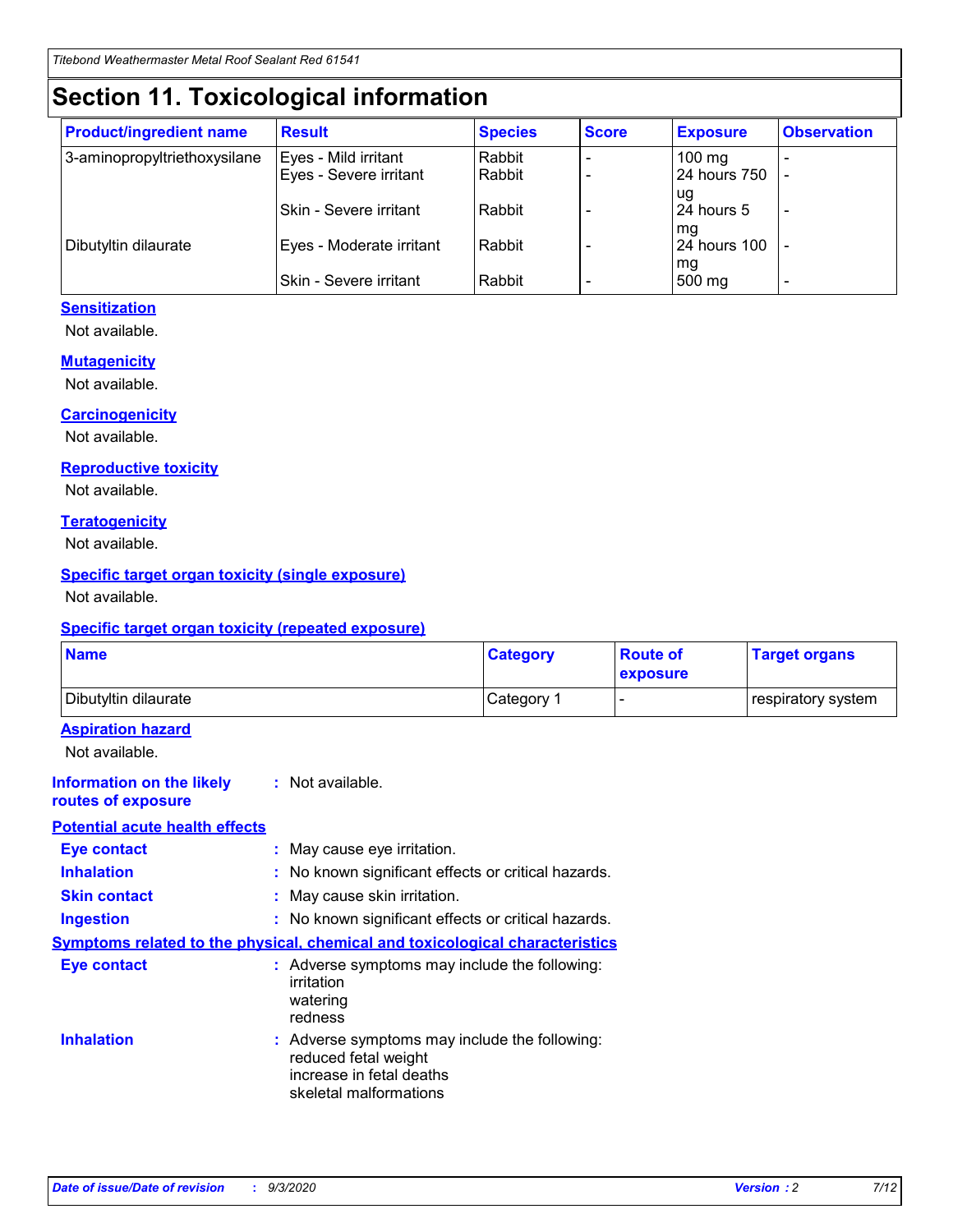*Titebond Weathermaster Metal Roof Sealant Red 61541*

## **Section 11. Toxicological information**

| <b>Skin contact</b>                     | : Adverse symptoms may include the following:<br>irritation                                                                 |  |  |  |  |
|-----------------------------------------|-----------------------------------------------------------------------------------------------------------------------------|--|--|--|--|
|                                         | redness                                                                                                                     |  |  |  |  |
|                                         | reduced fetal weight<br>increase in fetal deaths                                                                            |  |  |  |  |
|                                         | skeletal malformations                                                                                                      |  |  |  |  |
| <b>Ingestion</b>                        | : Adverse symptoms may include the following:<br>reduced fetal weight<br>increase in fetal deaths<br>skeletal malformations |  |  |  |  |
|                                         | Delayed and immediate effects and also chronic effects from short and long term exposure                                    |  |  |  |  |
| <b>Short term exposure</b>              |                                                                                                                             |  |  |  |  |
| <b>Potential immediate</b><br>effects   | : Not available.                                                                                                            |  |  |  |  |
| <b>Potential delayed effects</b>        | : Not available.                                                                                                            |  |  |  |  |
| <b>Long term exposure</b>               |                                                                                                                             |  |  |  |  |
| <b>Potential immediate</b><br>effects   | : Not available.                                                                                                            |  |  |  |  |
| <b>Potential delayed effects</b>        | : Not available.                                                                                                            |  |  |  |  |
| <b>Potential chronic health effects</b> |                                                                                                                             |  |  |  |  |
| Not available.                          |                                                                                                                             |  |  |  |  |
| <b>General</b>                          | Once sensitized, a severe allergic reaction may occur when subsequently exposed to<br>very low levels.                      |  |  |  |  |
| <b>Carcinogenicity</b>                  | : No known significant effects or critical hazards.                                                                         |  |  |  |  |
| <b>Mutagenicity</b>                     | : No known significant effects or critical hazards.                                                                         |  |  |  |  |
| <b>Teratogenicity</b>                   | May damage the unborn child.                                                                                                |  |  |  |  |
| <b>Developmental effects</b>            | : No known significant effects or critical hazards.                                                                         |  |  |  |  |
| <b>Fertility effects</b>                | May damage fertility.                                                                                                       |  |  |  |  |
| <b>Numerical measures of toxicity</b>   |                                                                                                                             |  |  |  |  |
| <b>Acute toxicity estimates</b>         |                                                                                                                             |  |  |  |  |
| الملمانة المستنقط فالمرابط              |                                                                                                                             |  |  |  |  |

Not available.

## **Section 12. Ecological information**

#### **Toxicity**

| <b>Product/ingredient name</b> | <b>Result</b>                                       | <b>Species</b>               | <b>Exposure</b>       |
|--------------------------------|-----------------------------------------------------|------------------------------|-----------------------|
| Dibutyltin dilaurate           | $ CC50>3$ mg/l<br>Chronic EC10 > 2 mg/l Fresh water | Algae<br>Algae - Desmodesmus | 72 hours<br>196 hours |
|                                |                                                     | <b>I</b> subspicatus         |                       |

#### **Persistence and degradability**

| <b>Product/ingredient name</b> | <b>Test</b>                                                                    | <b>Result</b>  |                   | <b>Dose</b> | <b>Inoculum</b>         |
|--------------------------------|--------------------------------------------------------------------------------|----------------|-------------------|-------------|-------------------------|
| Dibutyltin dilaurate           | OECD 301F<br>Ready<br>Biodegradability -<br>Manometric<br>Respirometry<br>Test | 23 % - 28 days |                   |             |                         |
| <b>Product/ingredient name</b> | <b>Aquatic half-life</b>                                                       |                | <b>Photolysis</b> |             | <b>Biodegradability</b> |
| Dibutyltin dilaurate           |                                                                                |                |                   |             | <b>Inherent</b>         |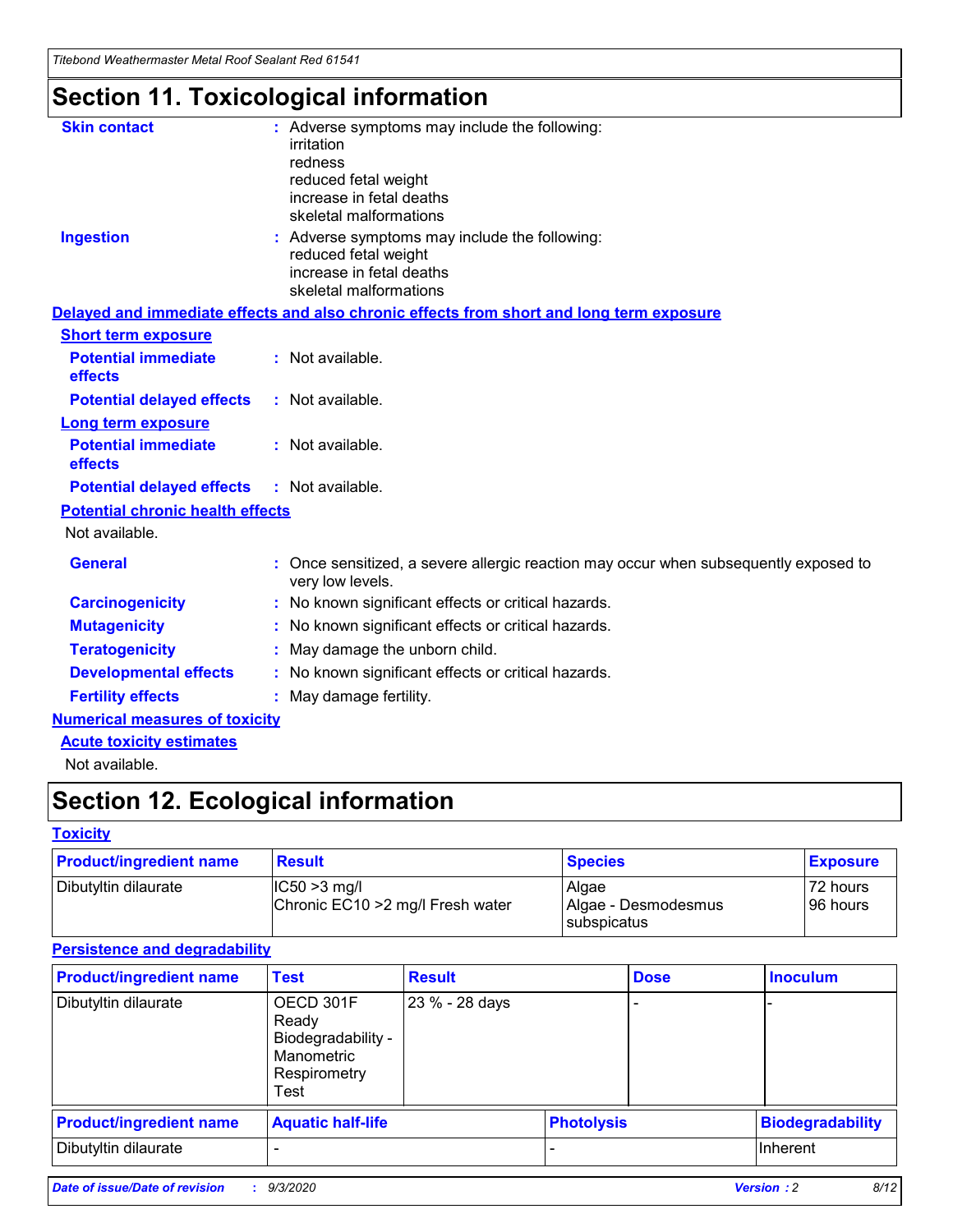## **Section 12. Ecological information**

#### **Bioaccumulative potential**

| <b>Product/ingredient name</b> | <b>LogP</b> <sub>ow</sub> | <b>BCF</b> | <b>Potential</b> |
|--------------------------------|---------------------------|------------|------------------|
| 3-aminopropyltriethoxysilane   | 4.44                      | 3.4        | low              |
| Dibutyltin dilaurate           |                           | 2.91       | low              |

#### **Mobility in soil**

| <b>Soil/water partition</b> | : Not available. |
|-----------------------------|------------------|
| <b>coefficient (Koc)</b>    |                  |

**Other adverse effects** : No known significant effects or critical hazards.

## **Section 13. Disposal considerations**

**Disposal methods :**

The generation of waste should be avoided or minimized wherever possible. Disposal of this product, solutions and any by-products should at all times comply with the requirements of environmental protection and waste disposal legislation and any regional local authority requirements. Dispose of surplus and non-recyclable products via a licensed waste disposal contractor. Waste should not be disposed of untreated to the sewer unless fully compliant with the requirements of all authorities with jurisdiction. Waste packaging should be recycled. Incineration or landfill should only be considered when recycling is not feasible. This material and its container must be disposed of in a safe way. Care should be taken when handling emptied containers that have not been cleaned or rinsed out. Empty containers or liners may retain some product residues. Avoid dispersal of spilled material and runoff and contact with soil, waterways, drains and sewers.

### **Section 14. Transport information**

|                                      | <b>DOT</b><br><b>Classification</b> | <b>TDG</b><br><b>Classification</b> | <b>Mexico</b><br><b>Classification</b> | <b>ADR/RID</b>           | <b>IMDG</b>              | <b>IATA</b>    |
|--------------------------------------|-------------------------------------|-------------------------------------|----------------------------------------|--------------------------|--------------------------|----------------|
| <b>UN number</b>                     | Not regulated.                      | Not regulated.                      | Not regulated.                         | Not regulated.           | Not regulated.           | Not regulated. |
| <b>UN proper</b><br>shipping name    |                                     |                                     |                                        |                          |                          |                |
| <b>Transport</b><br>hazard class(es) |                                     | $\overline{\phantom{0}}$            | $\qquad \qquad \blacksquare$           | $\overline{\phantom{0}}$ | $\overline{\phantom{0}}$ |                |
| <b>Packing group</b>                 |                                     |                                     |                                        |                          |                          |                |
| <b>Environmental</b><br>hazards      | No.                                 | No.                                 | No.                                    | No.                      | No.                      | No.            |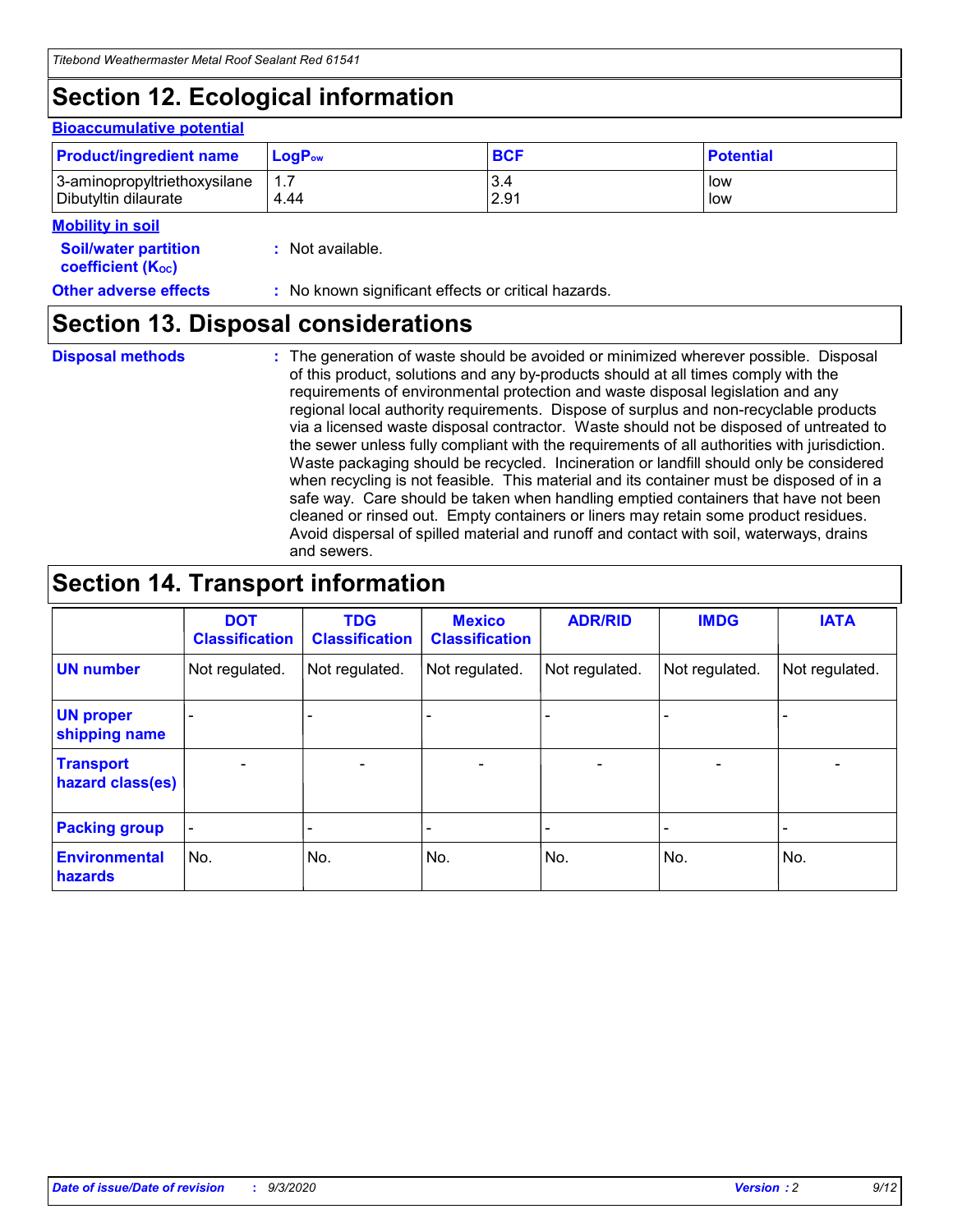### **Section 15. Regulatory information**

#### **U.S. Federal regulations**

#### **SARA 302/304**

#### **Composition/information on ingredients**

No products were found.

| SARA 304 RQ | Not applicable. |
|-------------|-----------------|
|-------------|-----------------|

#### **SARA 311/312**

**Classification :** EYE IRRITATION - Category 2B SKIN SENSITIZATION - Category 1 TOXIC TO REPRODUCTION - Category 1B HNOC - Product generates methanol during cure.

#### **Composition/information on ingredients**

| <b>Name</b>                  | $\frac{9}{6}$ | <b>Classification</b>                                                                                                                                                                                                                                                                                      |
|------------------------------|---------------|------------------------------------------------------------------------------------------------------------------------------------------------------------------------------------------------------------------------------------------------------------------------------------------------------------|
| 3-aminopropyltriethoxysilane | $\leq$ 3      | <b>FLAMMABLE LIQUIDS - Category 4</b><br><b>ACUTE TOXICITY (oral) - Category 4</b><br><b>SKIN IRRITATION - Category 2</b><br>EYE IRRITATION - Category 2A                                                                                                                                                  |
| Dibutyltin dilaurate         | ≤0.3          | <b>ACUTE TOXICITY (oral) - Category 3</b><br>SKIN CORROSION - Category 1C<br>SERIOUS EYE DAMAGE - Category 1<br>SKIN SENSITIZATION - Category 1<br><b>GERM CELL MUTAGENICITY - Category 2</b><br>TOXIC TO REPRODUCTION - Category 1B<br>SPECIFIC TARGET ORGAN TOXICITY (REPEATED<br>EXPOSURE) - Category 1 |

#### **State regulations**

**Massachusetts :**

: None of the components are listed.

**New York :** None of the components are listed. **New Jersey :** None of the components are listed.

**Pennsylvania :** None of the components are listed.

#### **California Prop. 65**

WARNING: This product can expose you to methanol, which is known to the State of California to cause birth defects or other reproductive harm. For more information go to www.P65Warnings.ca.gov.

| Ingredient name | No significant risk<br>level | <b>Maximum</b><br>acceptable dosage<br><b>level</b> |
|-----------------|------------------------------|-----------------------------------------------------|
| l methanol      |                              | Yes.                                                |

#### **International regulations**

**Chemical Weapon Convention List Schedules I, II & III Chemicals** Not listed.

#### **Montreal Protocol**

Not listed.

**Stockholm Convention on Persistent Organic Pollutants**

Not listed.

#### **UNECE Aarhus Protocol on POPs and Heavy Metals** Not listed.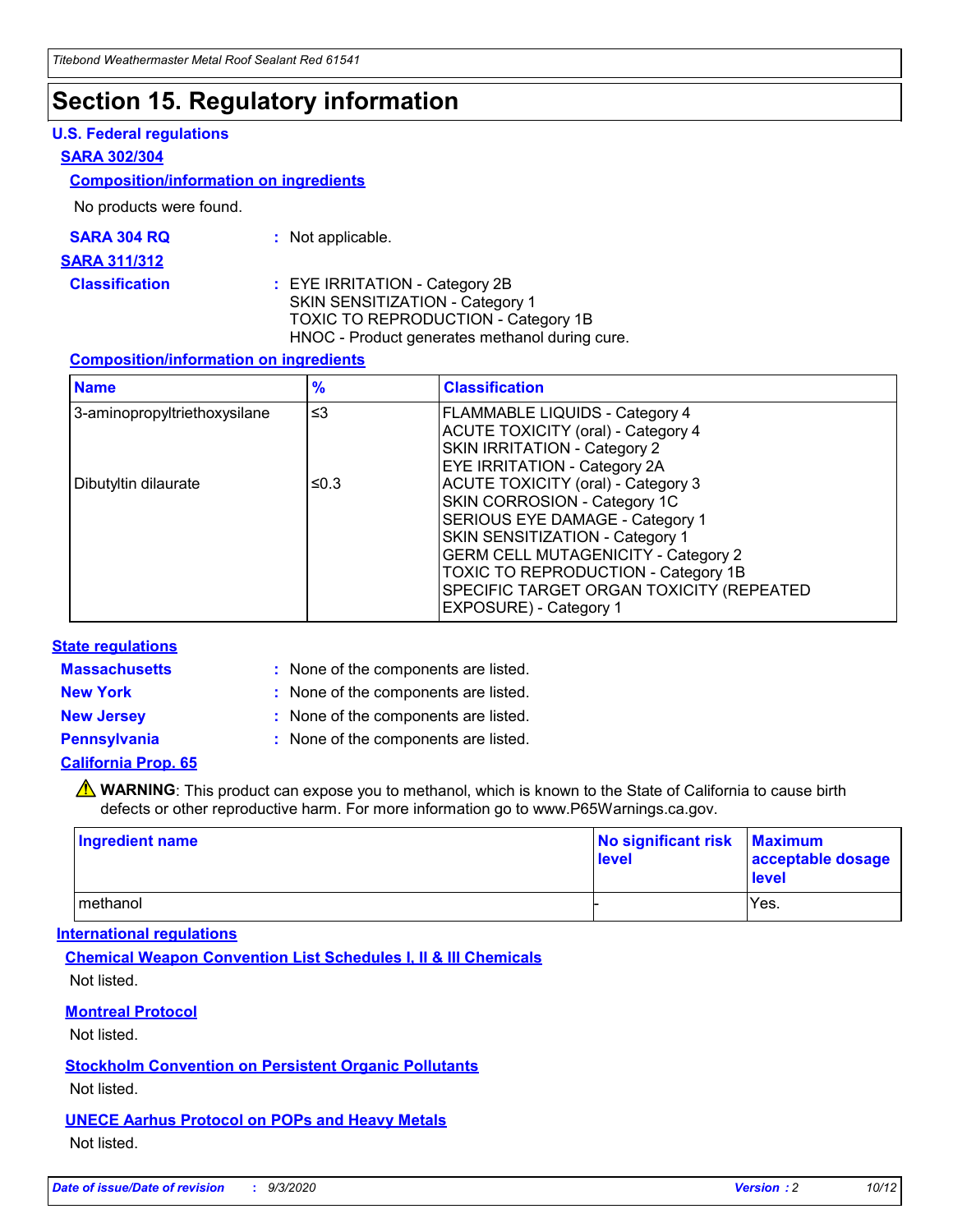## **Section 15. Regulatory information**

#### **Inventory list**

- 
- **China :** Not determined.

**United States TSCA 8(b) inventory**

**:** All components are active or exempted.

## **Section 16. Other information**





**Caution: HMIS® ratings are based on a 0-4 rating scale, with 0 representing minimal hazards or risks, and 4 representing significant hazards or risks. Although HMIS® ratings and the associated label are not required on SDSs or products leaving a facility under 29 CFR 1910.1200, the preparer may choose to provide them. HMIS® ratings are to be used with a fully implemented HMIS® program. HMIS® is a registered trademark and service mark of the American Coatings Association, Inc.**

**The customer is responsible for determining the PPE code for this material. For more information on HMIS® Personal Protective Equipment (PPE) codes, consult the HMIS® Implementation Manual.**

**National Fire Protection Association (U.S.A.)**



**Reprinted with permission from NFPA 704-2001, Identification of the Hazards of Materials for Emergency Response Copyright ©1997, National Fire Protection Association, Quincy, MA 02269. This reprinted material is not the complete and official position of the National Fire Protection Association, on the referenced subject which is represented only by the standard in its entirety.**

**Copyright ©2001, National Fire Protection Association, Quincy, MA 02269. This warning system is intended to be interpreted and applied only by properly trained individuals to identify fire, health and reactivity hazards of chemicals. The user is referred to certain limited number of chemicals with recommended classifications in NFPA 49 and NFPA 325, which would be used as a guideline only. Whether the chemicals are classified by NFPA or not, anyone using the 704 systems to classify chemicals does so at their own risk.**

#### **Procedure used to derive the classification**

| <b>Classification</b>                                                                                         | <b>Justification</b>                                  |
|---------------------------------------------------------------------------------------------------------------|-------------------------------------------------------|
| <b>EYE IRRITATION - Category 2B</b><br>SKIN SENSITIZATION - Category 1<br>TOXIC TO REPRODUCTION - Category 1B | Expert judgment<br>Expert judgment<br>Expert judgment |
| <b>History</b>                                                                                                |                                                       |

| .                                 |             |
|-----------------------------------|-------------|
| <b>Date of printing</b>           | : 4/22/2022 |
| Date of issue/Date of<br>revision | : 9/3/2020  |
| Date of previous issue            | : 9/3/2020  |
| <b>Version</b>                    | $\cdot$ 2   |
|                                   |             |